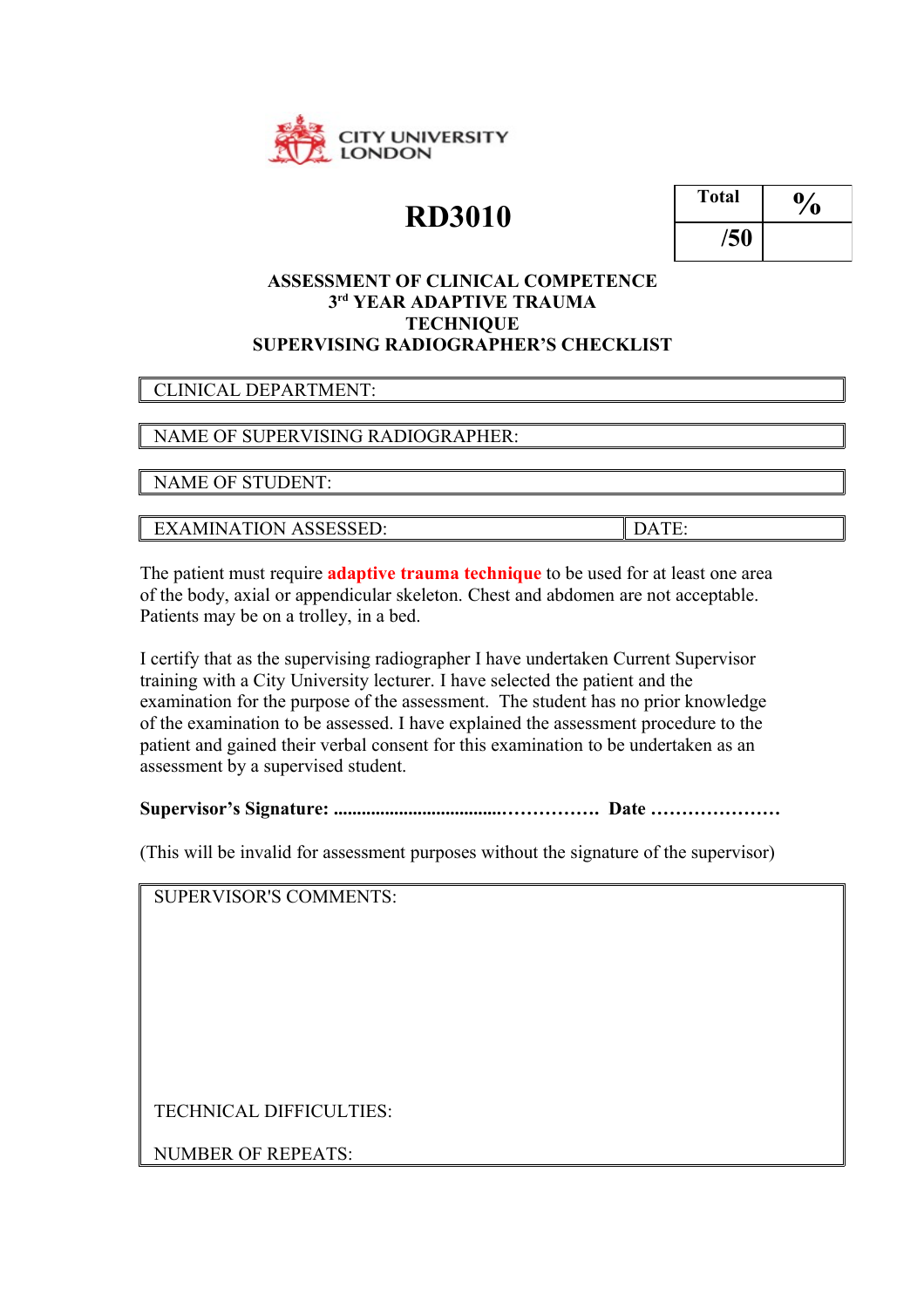ALL BOXES MUST BE MARKED – N/A IS NOT TO BE USED. If full mark is not given for any question please indicate reason on relevant page.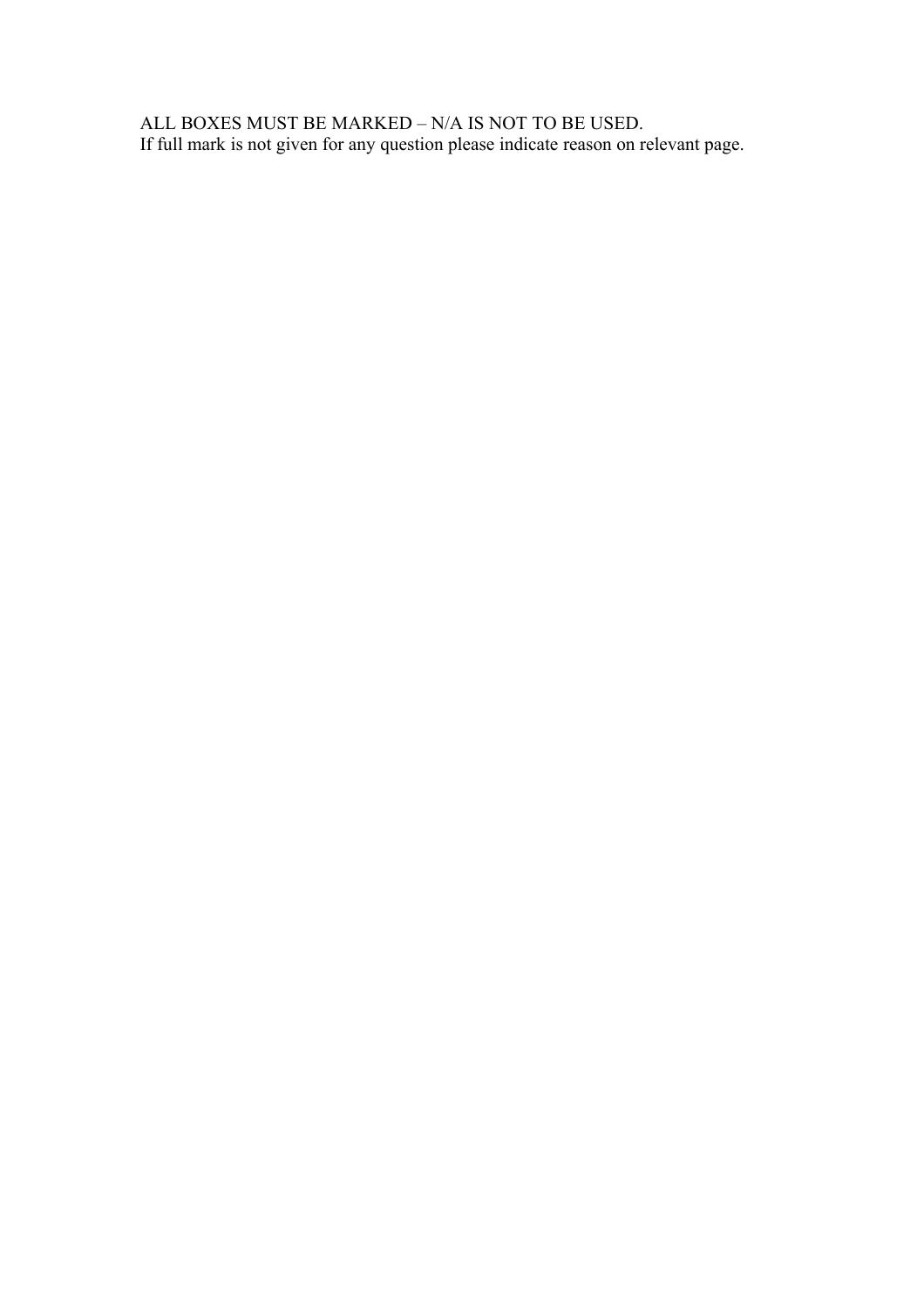#### **1. REQUEST FORM**

(The student should not be prompted) Please mark with a tick or cross as appropriate

|       | <b>Has the Student:</b>                                            | Y | N | <b>Max</b><br>Mark<br>allowed | Mark<br>given |
|-------|--------------------------------------------------------------------|---|---|-------------------------------|---------------|
| a.    | - stated their choice of projections                               |   |   | 1.5                           |               |
| b.    | - indicated to you they understand the<br>medical terms?           |   |   |                               |               |
| c.    | - expressed the relevance of previous<br>radiographic examinations |   |   |                               |               |
| $d.*$ | - checked for signature of the referring<br>clinician?             |   |   | 1.5                           |               |
| e.    | - considered the radiation protection status of the patient        |   |   | $.5\,$                        |               |

# **2. PREPARATION OF ROOM AND EQUIPMENT**

|                | Has the student ensured:                                                                                            | Y | N | <b>Max</b><br>Mark<br>allowed | <b>Mark</b><br>given |
|----------------|---------------------------------------------------------------------------------------------------------------------|---|---|-------------------------------|----------------------|
| a.             | - that the imaging room is tidy                                                                                     |   |   | 0.5                           |                      |
| $b$ .          | - that all equipment is correctly set up                                                                            |   |   | 2                             |                      |
| $\mathbf{b}$ . | - that cassettes/films are available                                                                                |   |   |                               |                      |
| c.             | - a preliminary exposure is set                                                                                     |   |   |                               |                      |
| $e^*$          | - that accessory and protective equipment is<br>available to include emergency drugs/manual<br>handling if relevant |   |   | 1.5                           |                      |
| f.             | - hygiene and cleanliness for themselves and<br>the patient throughout the examination.                             |   |   | 0.5                           |                      |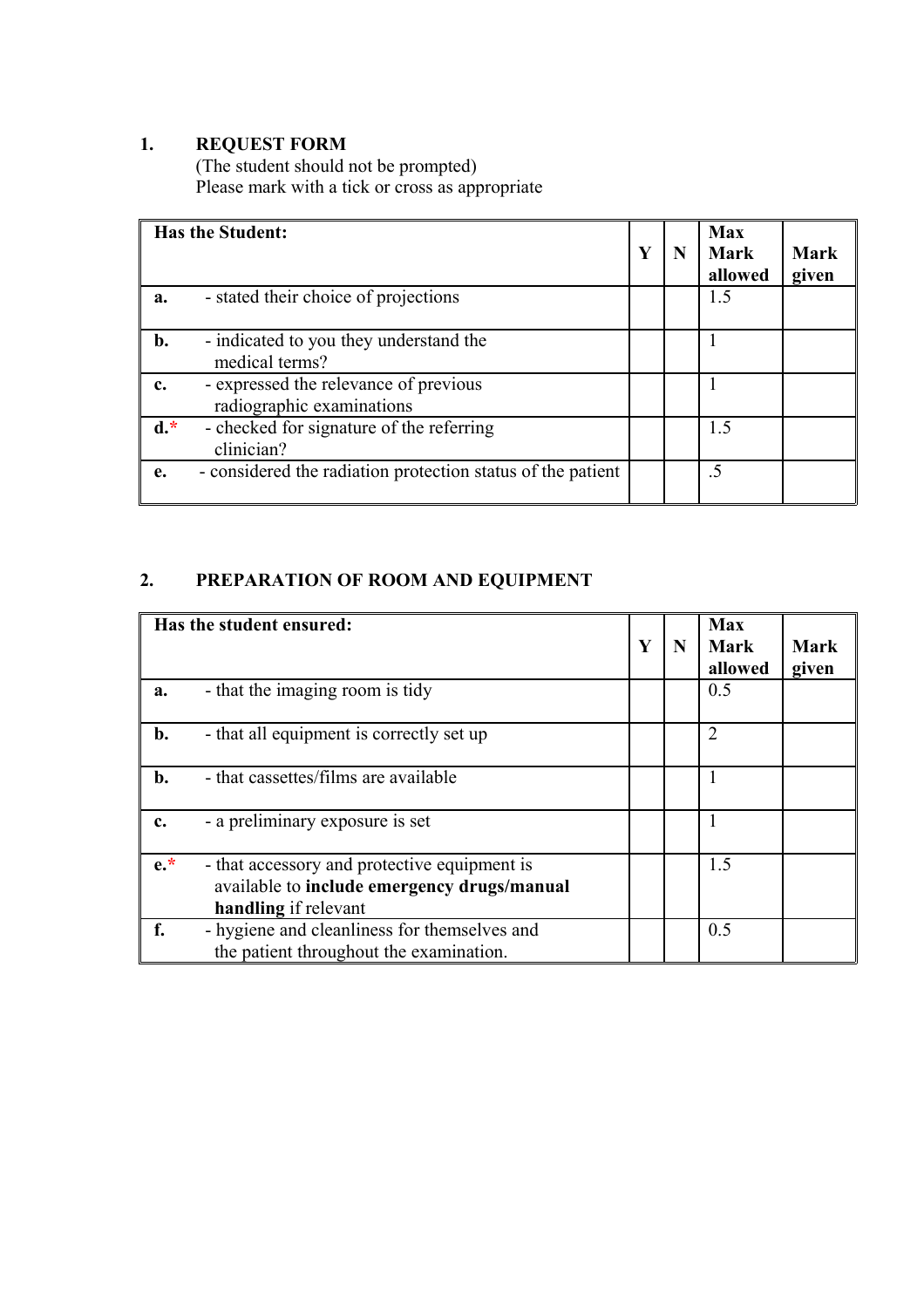#### **3. INITIAL CARE OF THE PATIENT**

Please mark with a tick or cross as appropriate

|                 | Did the Student:                                                                                                     |   |   | <b>Max</b>             |                      |
|-----------------|----------------------------------------------------------------------------------------------------------------------|---|---|------------------------|----------------------|
|                 |                                                                                                                      | Y | N | <b>Mark</b><br>allowed | <b>Mark</b><br>given |
| a.              | - greet the patient appropriately?                                                                                   |   |   | $\mathbf{I}$           |                      |
| $\mathbf{b}$ .* | - confirm the patient's identity by carrying out a check<br>in addition to the patient's name?                       |   |   | 2                      |                      |
| $c.*$           | - check and confirm with the patient their radiation<br>protection status or explain why this is not relevant?       |   |   | 1.5                    |                      |
| d.              | - ask the patient if they have had previous<br>radiographic examinations. (Even when<br>completed on a request form) |   |   |                        |                      |
| e.              | - check with the patient that the correct<br>area is to be examined?                                                 |   |   |                        |                      |
| $f^*$           | - ensure the correct and relevant patient<br>preparation for the given examination?                                  |   |   | $\overline{2}$         |                      |
| g.              | - give a clear explanation to the patient<br>about the procedure                                                     |   |   | 1.5                    |                      |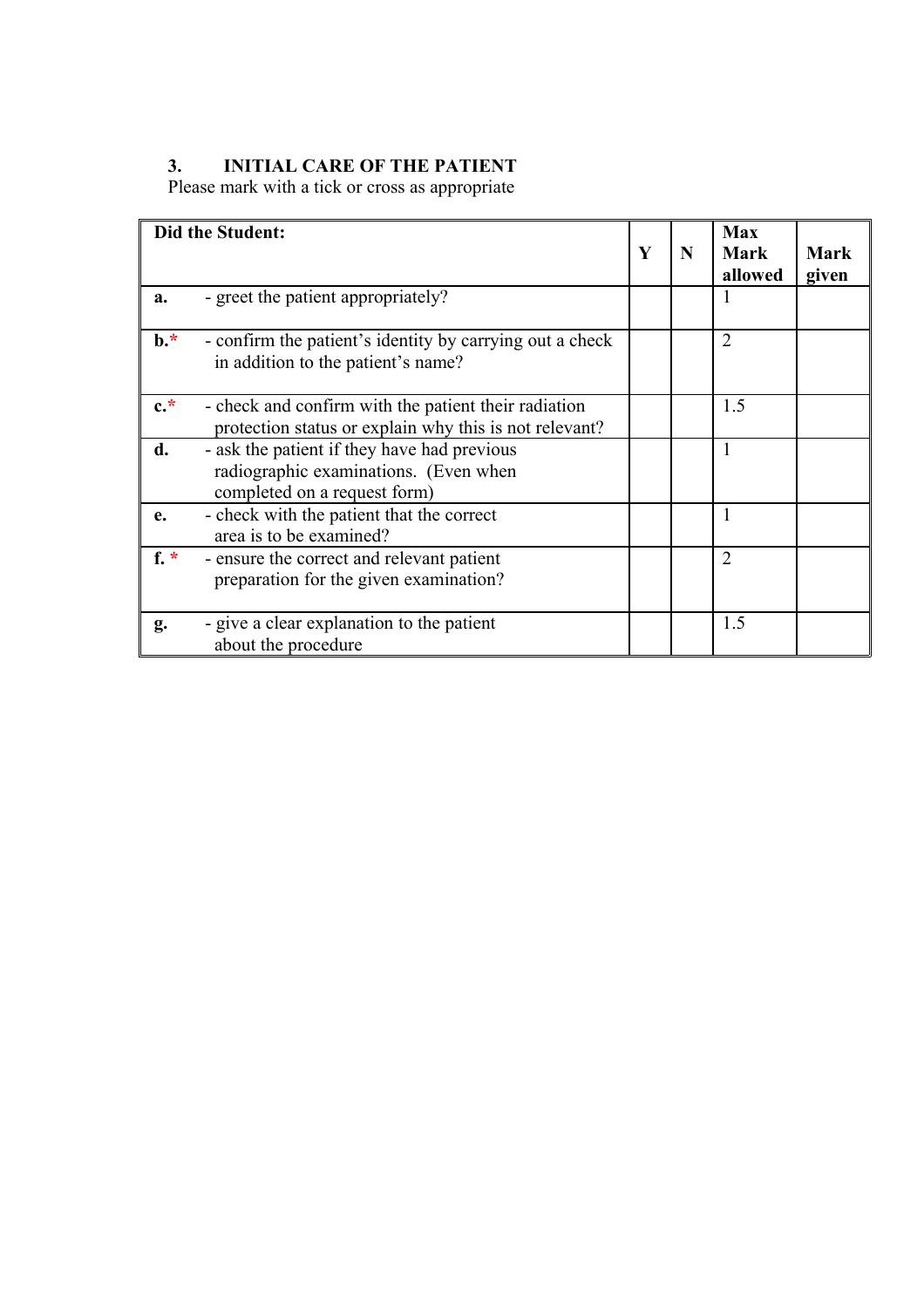# **4. RADIOGRAPHIC PROCEDURE**

Please mark with a tick or cross as appropriate

|                |                                                                             |   | No of projections |   |                         |                                      |                      |
|----------------|-----------------------------------------------------------------------------|---|-------------------|---|-------------------------|--------------------------------------|----------------------|
|                | Did the student:                                                            | 1 | $\overline{2}$    | 3 | $\overline{\mathbf{4}}$ | <b>Max</b><br><b>Mark</b><br>allowed | <b>Mark</b><br>given |
| a.             | - correctly position patient                                                |   |                   |   |                         | $\overline{2}$                       |                      |
| b.             | - correctly position the film                                               |   |                   |   |                         | 1.5                                  |                      |
| c.             | - accurately locate centring point                                          |   |                   |   |                         | $\overline{2}$                       |                      |
| d.             | - collimate the beam to correct area<br>of interest                         |   |                   |   |                         | $\overline{2}$                       |                      |
| e.             | - correctly place correct markers/legends                                   |   |                   |   |                         | 1.5                                  |                      |
| f.             | - reassess all control console settings                                     |   |                   |   |                         | 1                                    |                      |
| g.             | - give clear instruction to patient on<br>breathing/movement                |   |                   |   |                         | 1.5                                  |                      |
| h.             | - ensure patient stability and comfort                                      |   |                   |   |                         | 1.5                                  |                      |
| i.             | - use the equipment and accessories<br>correctly?                           |   |                   |   |                         | 1                                    |                      |
| j.             | - use radiation protection for the patient<br>pertinent to the examination? |   |                   |   |                         | $\overline{2}$                       |                      |
| k.             | - use radiation protection for staff and<br>others?                         |   |                   |   |                         | 1                                    |                      |
| $\mathbf{l}$ . | - observe the patient during the exposure?                                  |   |                   |   |                         | 0.5                                  |                      |
| m.             | - indicate to you the exposure has<br>occurred?                             |   |                   |   |                         | 0.5                                  |                      |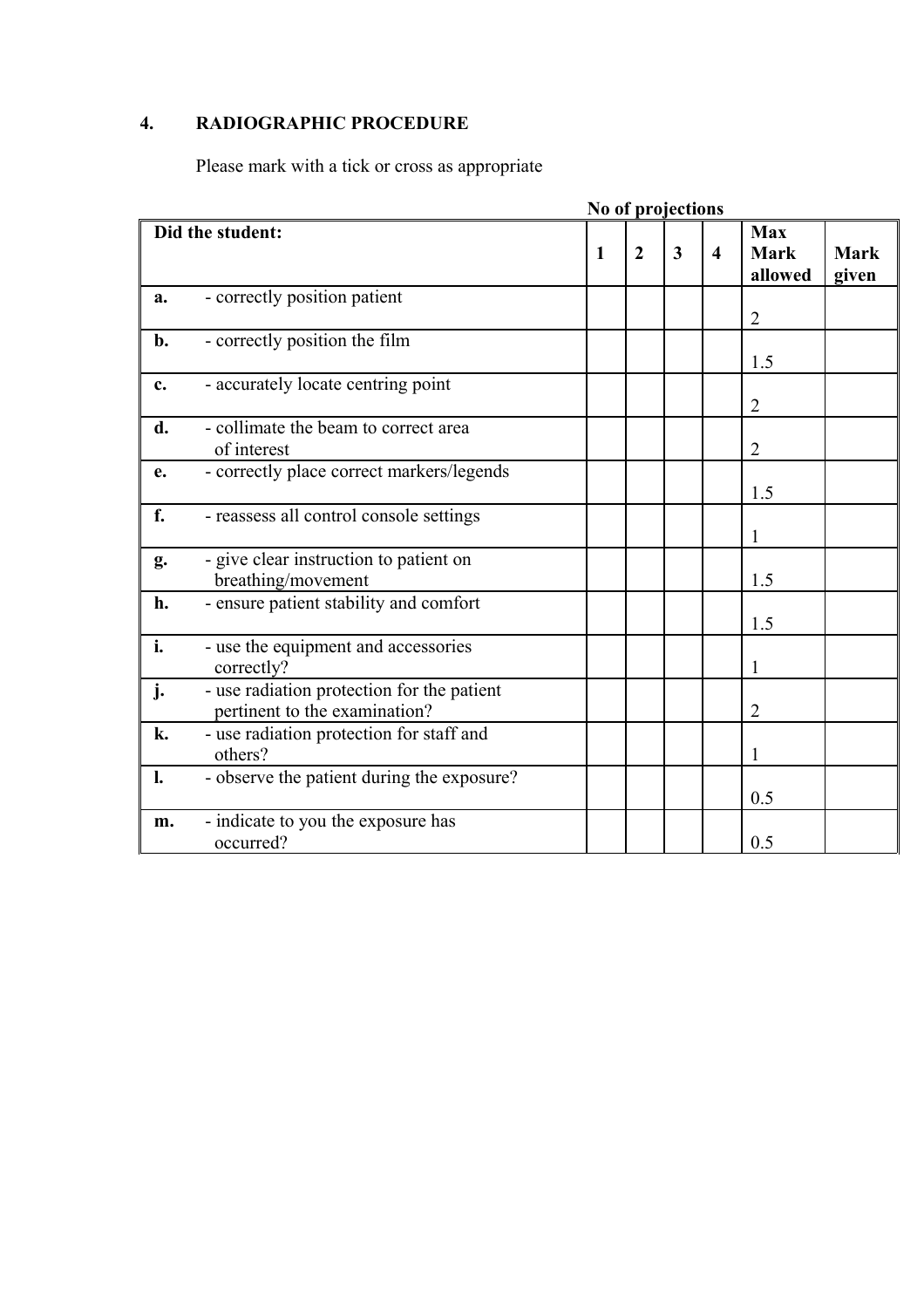#### **5. STUDENT'S CHECKING OF THE RADIOGRAPH**

You are checking that the student has inspected the radiograph for each item and that their assessment is correct. Whether or not the radiograph is acceptable is **NOT** at issue in this section.

|    |                                    |   | <b>Views taken</b> |                         |                         |                                      |                      |
|----|------------------------------------|---|--------------------|-------------------------|-------------------------|--------------------------------------|----------------------|
|    | Has the student checked for:       | 1 | $\overline{2}$     | $\overline{\mathbf{3}}$ | $\overline{\mathbf{4}}$ | <b>Max</b><br><b>Mark</b><br>allowed | <b>Mark</b><br>given |
| a. | - correct identification           |   |                    |                         |                         | 0.5                                  |                      |
| b. | - correct markers/legends          |   |                    |                         |                         | 0.5                                  |                      |
| c. | - area under examination           |   |                    |                         |                         | 0.5                                  |                      |
| d. | - correct technique                |   |                    |                         |                         | 0.5                                  |                      |
| e. | - contrast                         |   |                    |                         |                         | 0.5                                  |                      |
| f. | - density                          |   |                    |                         |                         | 0.5                                  |                      |
| g. | - sharpness                        |   |                    |                         |                         | 0.5                                  |                      |
| h. | - collimation                      |   |                    |                         |                         | 0.5                                  |                      |
| i. | - artifacts                        |   |                    |                         |                         | 0.5                                  |                      |
| j. | - anatomical variation/pathology   |   |                    |                         |                         | 0.5                                  |                      |
| k. | - the necessity for repeats        |   |                    |                         |                         | 0.5                                  |                      |
| l. | - the need for further projections |   |                    |                         |                         | 0.5                                  |                      |

## **6. CARE OF THE PATIENT DURING AND AFTER RADIOGRAPHY**

|    |                                                          |  | <b>Max</b><br><b>Mark</b><br>allowed | <b>Mark</b><br>given |
|----|----------------------------------------------------------|--|--------------------------------------|----------------------|
| a. | Was care and attention given to the patient's<br>safety? |  |                                      |                      |
| b. | Was correct information given to the patient on          |  |                                      |                      |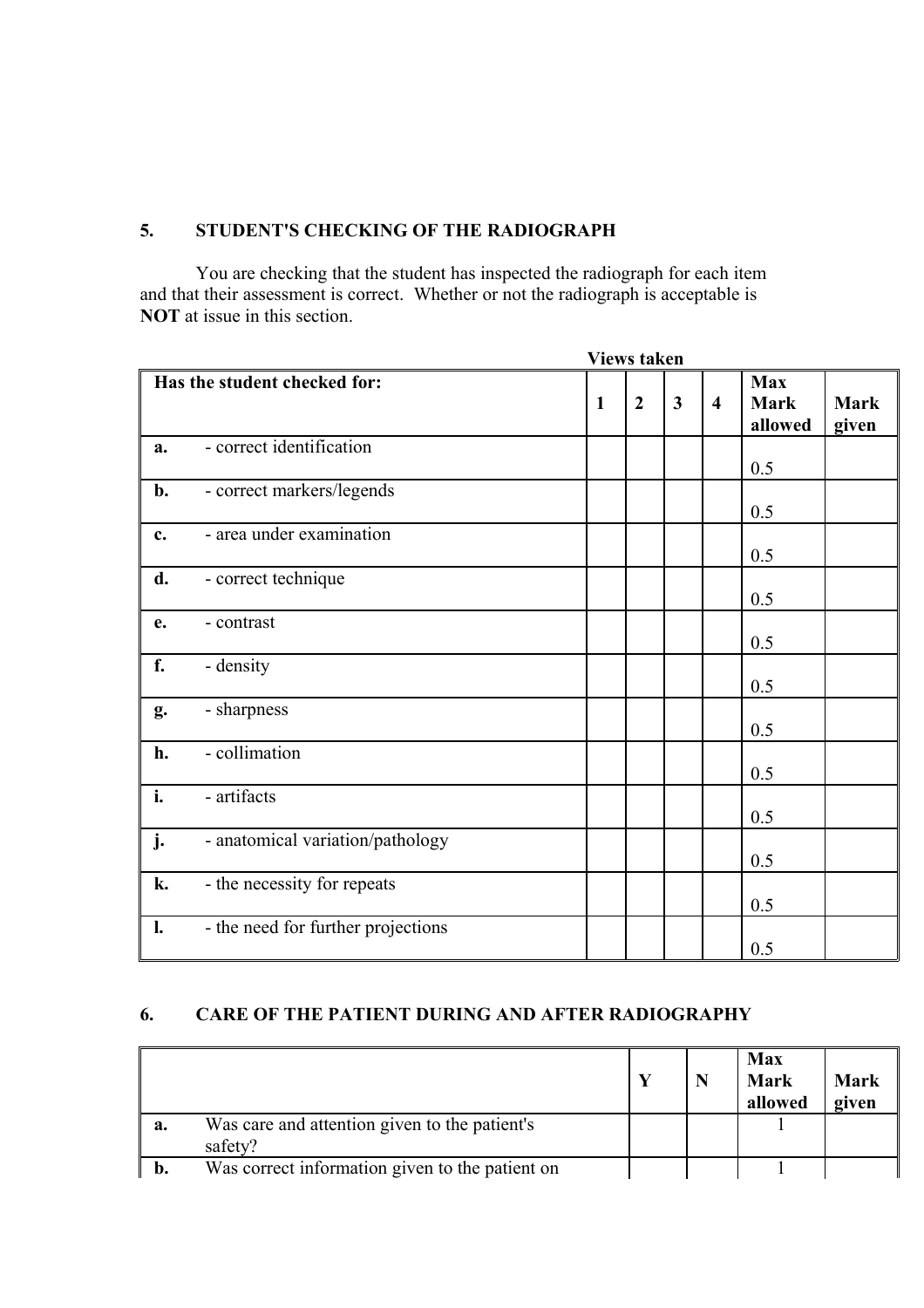| leaving?                                             |  |    |  |
|------------------------------------------------------|--|----|--|
| Was the communication with the patient adequate?     |  |    |  |
| Were the needs of the patient considered throughout? |  |    |  |
| Total                                                |  | 50 |  |